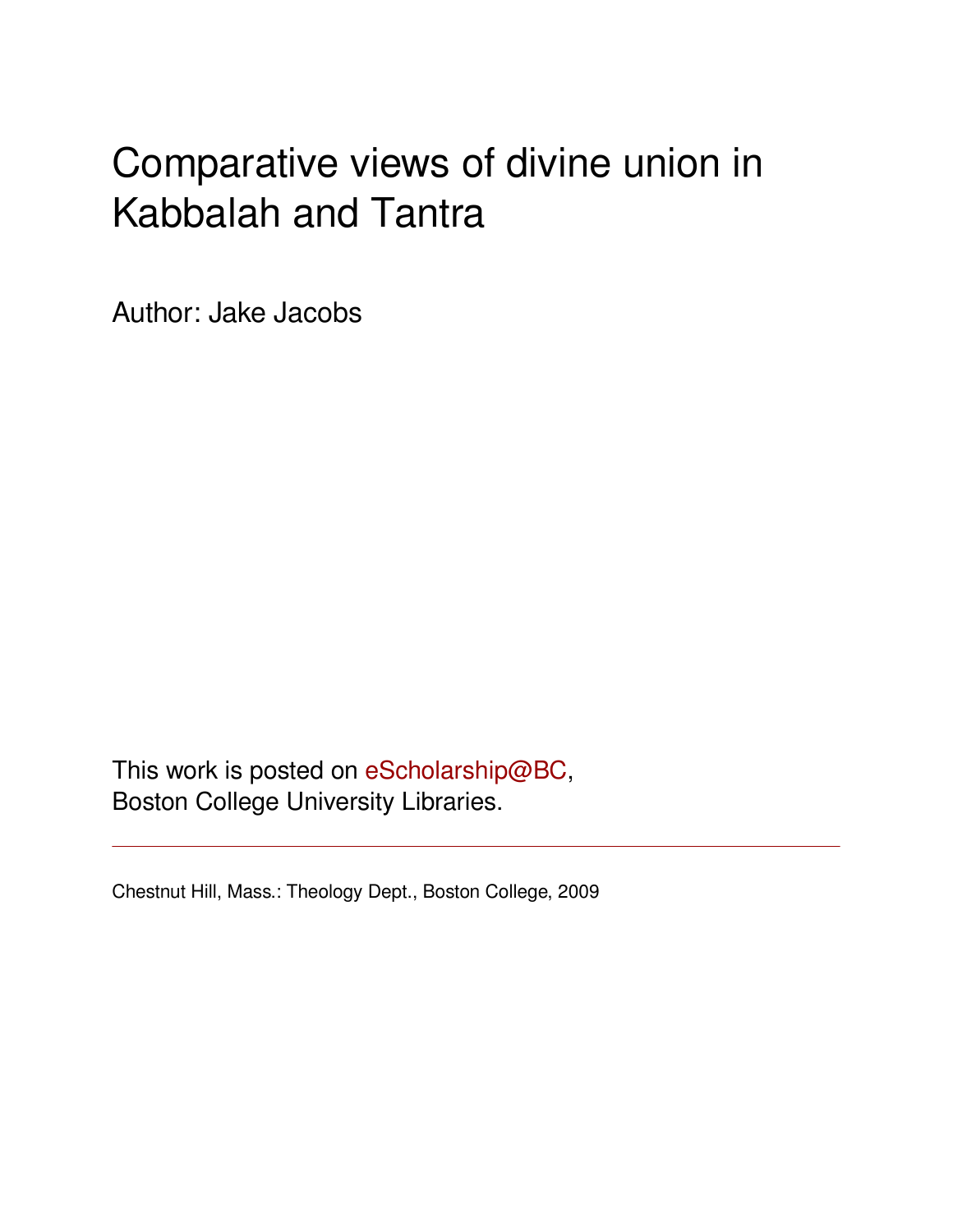COMPARATIVE VIEWS OF DIVINE UNION IN KABBALAH AND TANTRA BY JAKE JACOBS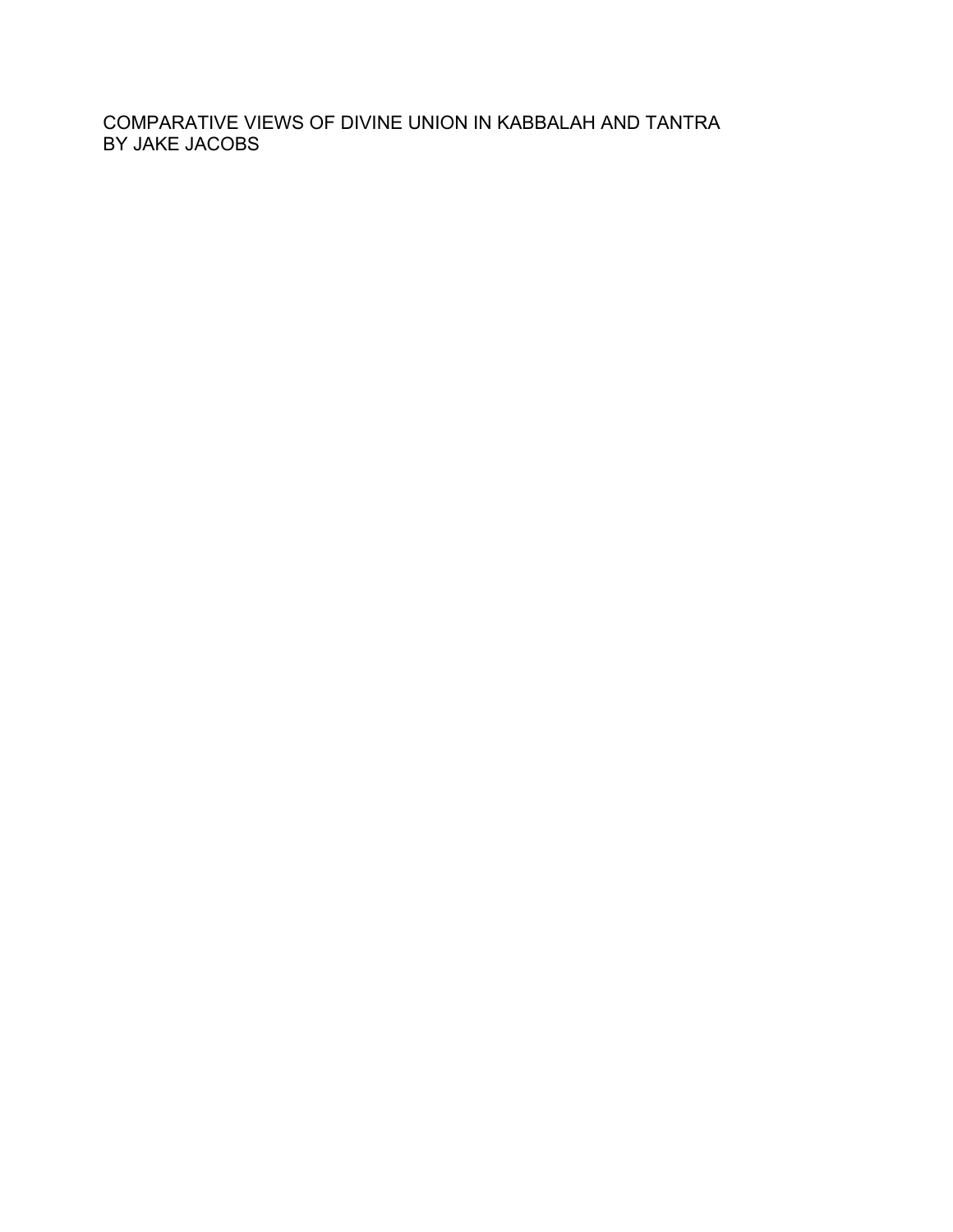This paper examines the connections between mystical Jewish Kabbalah and Tantric Yoga in the their focus on the uniting of masculine and feminine energies in the quest to experientially encounter God/ Ultimate Reality. I first look at the writings of Kabbalist Rabbi Mordechai (Marc) Gafni and of Indic religious scholar Dr. Georg Feuerstein to systematically explain role of the bond of Sefirot1 of Tiferet (masculine) and Shechinah (feminine) in Kabbalah toward the divine encounter in comparison to that of the Gods Shiva (masculine) and Shakti (feminine) in Tantric Yoga.2 I note the similarities and differences in the systems and suggest the value to each tradition that is found in the other. I then touch on the function of ethics/morality in the cosmic view of both systems as accessed in the union of male and female. Ultimately I argue that the two traditions can be mutually enriched by the encounter with the divergent ethical path of the other.

I come to this task having being raised secularly Jewish, though educated as a child in a conservative synagogue. I quit my encounter with Judaism the day after my bar mitzvah and lived secularly as a high holiday Jew until the age of 35. At that time, in the midst of emotional crisis, I reentered an active engagement with Judaism through a meditative Synagogue that drew from both the Kabbalist and Chasidic traditions. While in my 20s, I first encountered the practice of yoga primarily following only the asana (poses) and pranayama (breathing) aspects of the practice. I maintained this yoga practice on and off through my 20s and 30s returning in my mid-40s to the practice of yoga on a regular and consistent basis. As I approached my 50th birthday, I began to

1 Sefirot = energy center.

2 I also utilize the pluralistic approach of mutual engagement and transformationchampioned by Diana Eck. See Eck, Diana L., Encountering God: A Spiritual Journey from Bozeman to Banaras, (Boston: Beacon Press, 2003).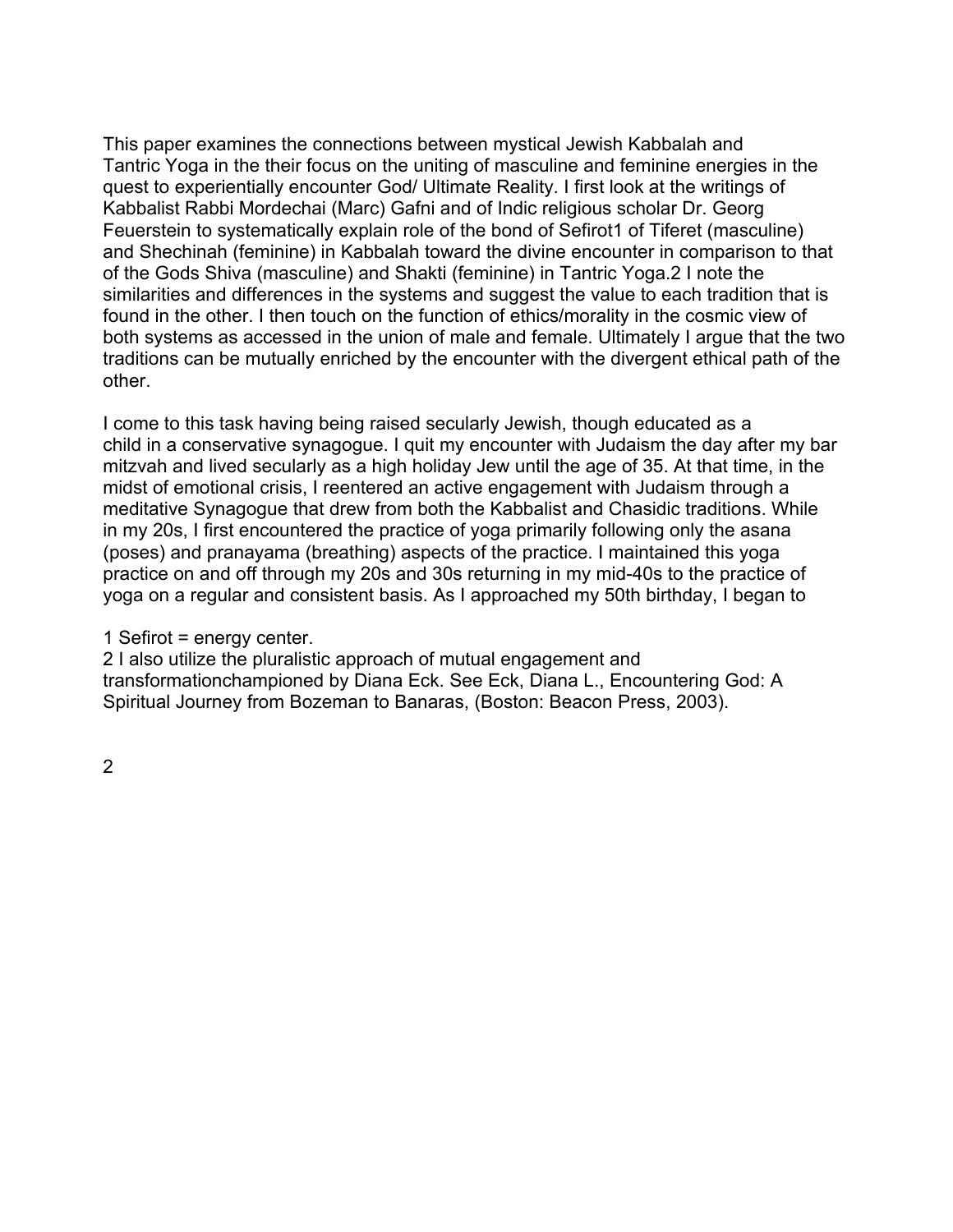study the yoga tradition in its more esoteric nature and as something beyond a mere physical practice but one that had a strong basis in a technology toward ascertaining encounter with ultimate reality.

At about the same time, I was at an auto body shop in West Los Angeles waiting for my car sharing the waiting area with an elderly woman who was reading Tikkun magazine. She put the magazine on a desk and I asked if I could read it while I was waiting. She said yes. I sifted through the table of contents and found an article on Eros and Ethics, which piqued my interest, particularly when I discovered it was mostly an article about divine union from a Kabalistic viewpoint. Reading it I was struck by the similarities in a general sense with what little I knew about Tantra. Last summer I found myself in a comparative theology course, part of a new direction in my life, which was not even a seed in my thoughts back at the body shop. When time came to write a paper I recalled that article, found it online and this paper began its process of coming into being.

As I delve deeper into the Yoga Sutras of Pantanjali and the subsequent text that further expanded this seminal work, as well as maintaining my connection with meditative and mystical Judaism I began to see strong connections between the two. This has been enhanced by reading recent literature on the connection of both systems to Quantum Mechanics.3 Now entering into a new phase as a student of theology I am drawn back to these two essentially mystical/spiritual takes on the true nature of our reality.

3 See Haisch, Bernard, The God Theory: Universes, zero point fields and what's behind it all, San Francisco: Weiser Books, 2006 and Wallace, B. Alan, Buddhism and Science: Breaking New Ground, (New York: Columbia Press, 2003).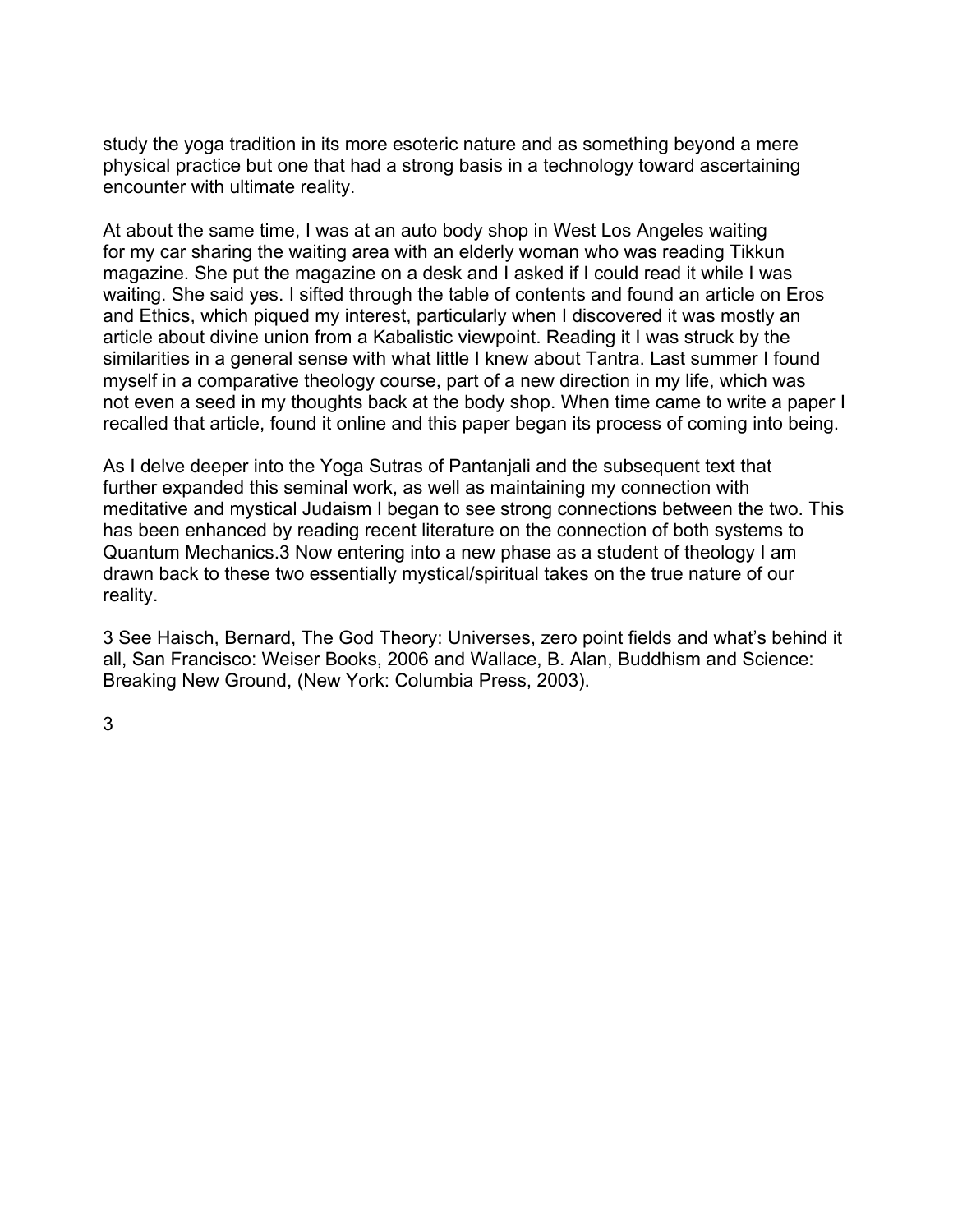While postmodern seekers may be most attracted to this study, the more traditional religious person should find great value in experiencing the significant role ethics and morality play in these 2 mystical/spiritual esoteric practices.

SHIVA AND SHAKTI: Connecting the masculine and feminine toward the encounter with Ultimate Reality.

"Yoga is undoubtedly the union (samayoga) of Shiva and Shakti." Tantra-Sutra (703)

In his book Tantra: The Path of Ecstasy4, Feuerstein explains the roles of the gods and goddesses who are sought out to help the practitioner through invocation, prayer ritual, meditative visualization and not least mantra recitation. The deities are considered to be very real, each corresponding to a particular energetic presence that can be palpably felt in meditation and even at other times. They are seen as personifications of specific intelligent energies present in the subtle dimension.5 The gods and goddesses are also seen as symbols that point beyond their immediate forms of manifestation to the absolute godhead, the singular being. The Tantras are presented as a direct communication from Lord Shiva, who declares at the conclusion of his teachings:

'In reply to your questions I have completely revealed in this tantra what was the most she secret discipline and the most excellent knowledge.'6

4 Feuerstein, Georg, Tantra: The Path of Ecstasy, (Boston: Shambala Publications, 1998). 5 Ibid. pp. 70-71. 6 Ibid. pp. 73-74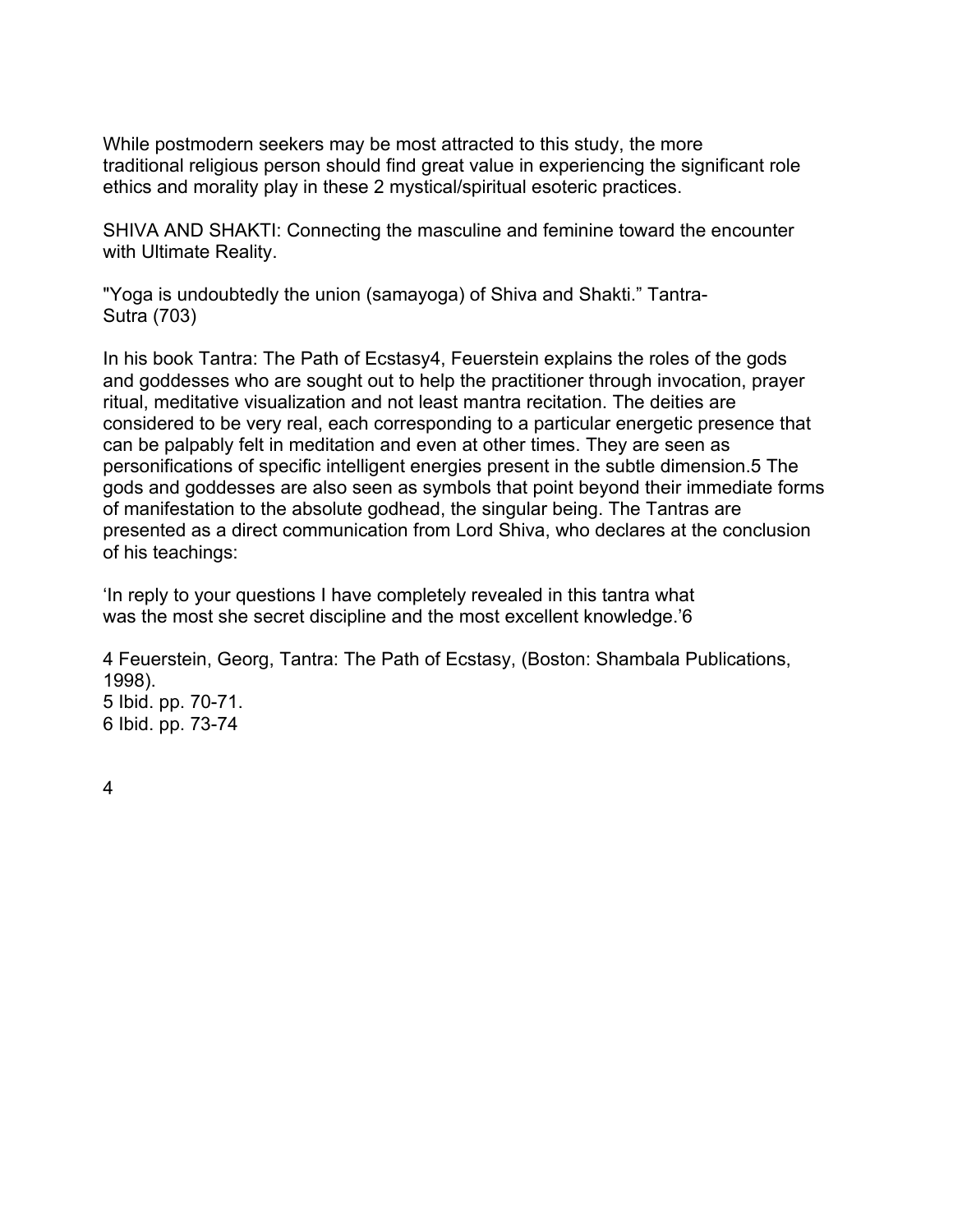Ultimate Reality is known as Parama- Shiva, the godhead, characterized by being, consciousness and bliss.7 The god Shiva, as opposed to Parama-Shiva, is that aspect of the Ultimate Reality that is consciousness. It is pure subject, "I" without the slightest notion of "I am". From that perspective of evolution, the Shiva principle emerges first within Ultimate Reality, that is the transcendental "I". " It is Shiva who is the seed of the multidimensional universe, giving rise to all other ontological categories. But there is no duality in Shiva, because he is completely immersed in blissful union with Shakti."8

Shakti is the principle of creativity within Ultimate Reality. She coexists with Shiva and co-creates the universe. In doing this she triggers the process of evolution and obscures consciousness. This is seen as a closing to revealing the true nature of Shiva but

this veiling effect does not block Shiva from our view entirely and we can get a glimpse of our true nature and are free to restart rediscover our essential being just as we are "free to deny it and live the inauthentic life of the ordinary worldling who follows the dictates of self delusion, greed and aggression as well as the other Karma engendering negative emotions and attitudes."9

The intersection of Shiva and Shakti is symbolized in many ways, the most familiar in the West being the yoni-linga symbol depiction of an oval base onto which the upright linga (phallus) is centered. The yoni (vulva) stands for Shakti as immanent

7 The limited scope of this paper does not allow for a full examination of Ultimate Reality. For the reader's purpose herein, Ultimate Reality and God can be seen as analogous though not referring to a personal God but similar to Ein Sof in Kabbalah 8 Feuerstein, Tantra supra p. 78. 9 Ibid. p. 79.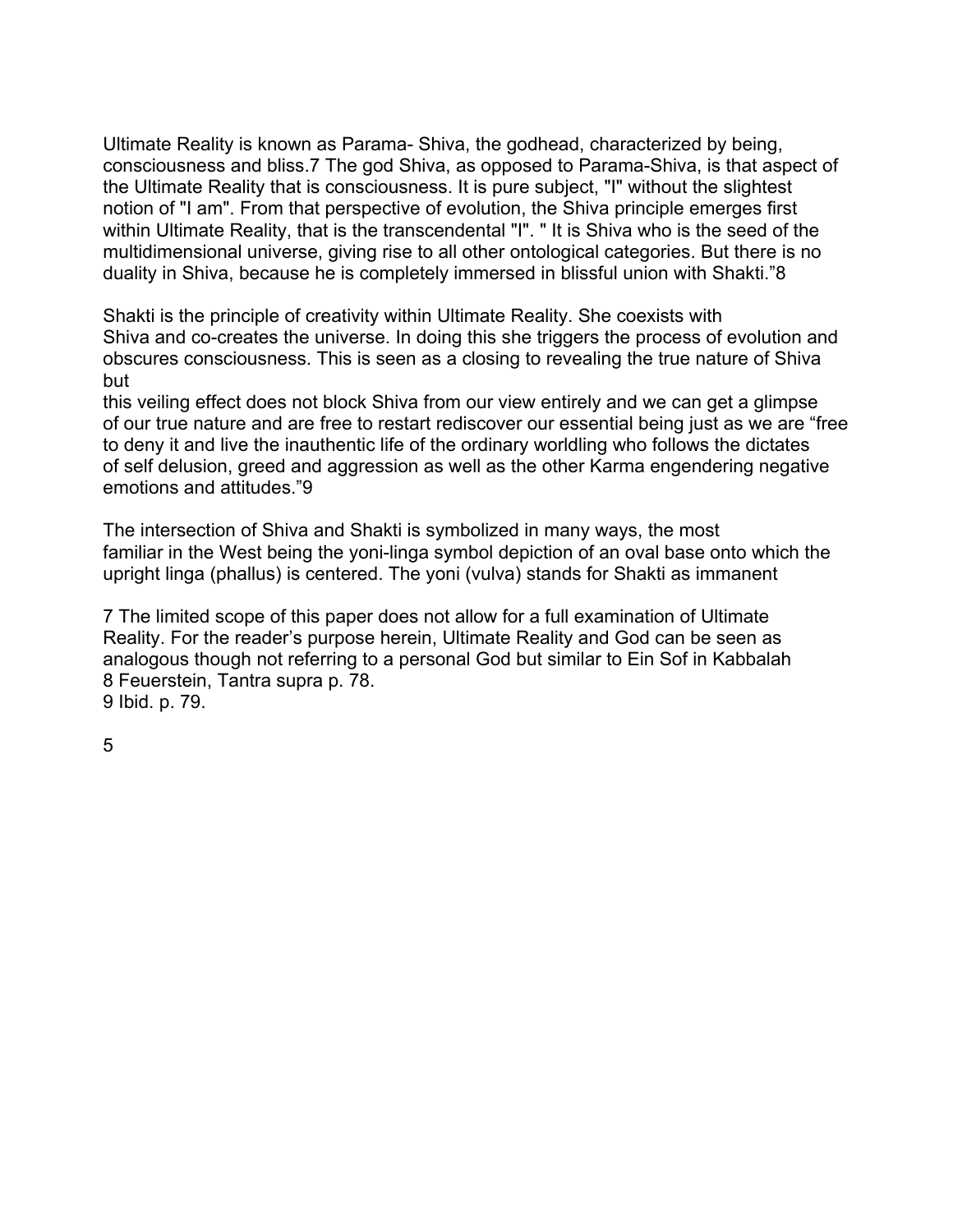energy; the linga represents Shiva as transcendent consciousness. This symbolizes the divine intercourse as a creative union toward encounter of the Ultimate Reality.10

What is significant in tantra is that Shakti plays the active role, whereas Shiva, although surrounded by Shakti's love play, remains passive and cool. "He manifests the absolute stillness of consciousness; she expresses the own limited potency of Power Energy."11 Shakti energy rises up into the passive Linga consciousness. This interplay is found on all levels of cosmic existence and pre-exists in the Ultimate Reality. As we move down the ladder of cosmic existence -- from the transcendental to the subtle to the coarse levels of manifestation -- the transcendental polarity increasingly becomes one of stark opposition.

 "Ontologically speaking, the polarization of the ultimate reality into Shiva and Shakti is the matrix for the opposites experienced at the level of conditional reality. All polarities and dualities -- notably male and female -- that we can possibly encounter in the world are pre-contained in the Shiva-Shakti dimension. Psychologically speaking, the unitive relationship of Shiva and Shakti can be understood as a symbol for intra-psychic unity or, in Jung's terms, the integration of animus and anima. We could say that because Shiva and Shakti are ultimately in perfect union, we are capable of achieving a similar union within our psyche. Conversely because the ultimate reality has these two aspects, our psyche also exhibits a feminine and masculine side."12

In his recent book, Yoga Morality13, Feuerstein focuses on the role of ethics and morality in all forms of Yoga practice. "The core process of yoga, which conducts the yogi practitioner from a state of the inauthentic existence to authentic being, is unglamorous and proceeds through the gradual, quiet transformation of one's body and mind in

10 Ibid. p. 81 11 Ibid p. 82. 12 Ibid. pp. 83-84. 13 Feuerstein, Georg, Yoga Morality: Ancient Teachings at a Time of Global Crisis, (Prescott, AZ:Hohm Press, 2007.)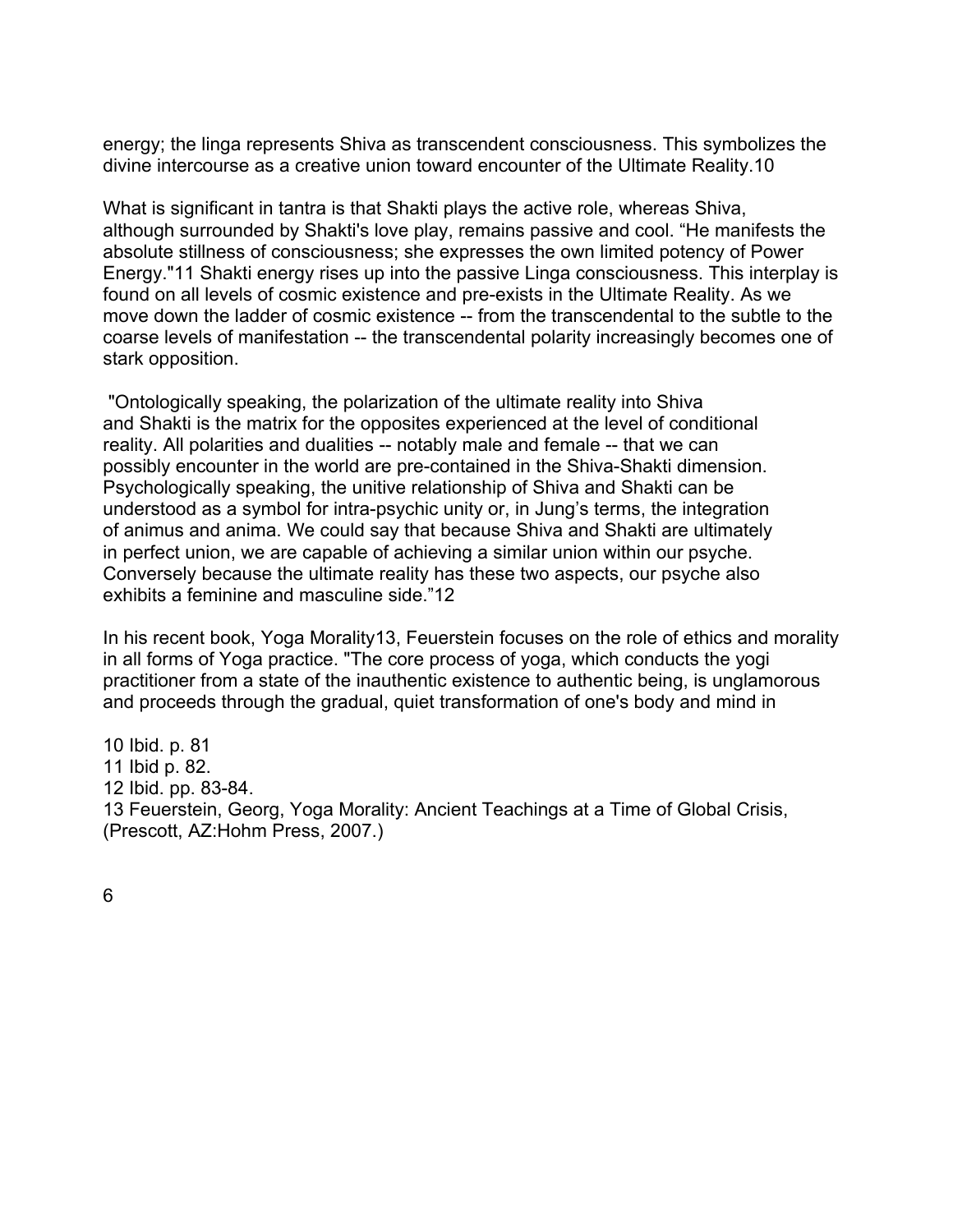everyday life. Thus, the foundation of all genuine yoga practice, like any other spiritual discipline in the world, lies in the realm of moral behavior." As swami Sivananda states: "ethics is the foundation of yoga... at ethics is the gateway to God realization." This thought is supported by Gandhi who wrote in his autobiography of his "conviction that morality is the basis of things" and "truth is the substance of all morality"14

Feuerstein notes that the five moral disciplines of Pantanjali's classical eighth fold path constitute the ethical ground of all yogic teachings.15 When stripped of its spiritual and moral teachings yoga cannot lead to inner freedom peace and happiness as it was designed to do. He adds, that the yoga masters spoke of Jesus of Nazareth when he asked

'who will cast the first stone' to advise not to look at the moral flaws of others but to focus on our own shortcomings and concentrate on transforming our character to prevent moral failings in the future.16

In Hinduism, which spawned Yoga, virtual identity/self is by definition: infinite, eternal, and immutable. The ego personality is finite, mortal, and highly changeable. The infinite self contracts in on itself creating the artificial sense of individuated existence (ego self). The ego is the main culprit behind our universal human experience of suffering. The authorities point to spiritual ignorance as the source of all evil. Thus an important dimension of yoga lies beyond the personal and impersonal and includes the whole area of moral behavior. Yoga "seeks to overcome being drained of obsession with the ego self by connecting the ego personality with other ego personalities through the

14 Ibid. p. XIV.

15 These are the Yamas (the moral restraints of non-harming, truthfulness, non-stealing, chastity and non-acquisitiveness) and the Niyanas ( self-restraint through purity, contentment, austerity, study and devotion to the Lord). 16 Ibid. p. XIX.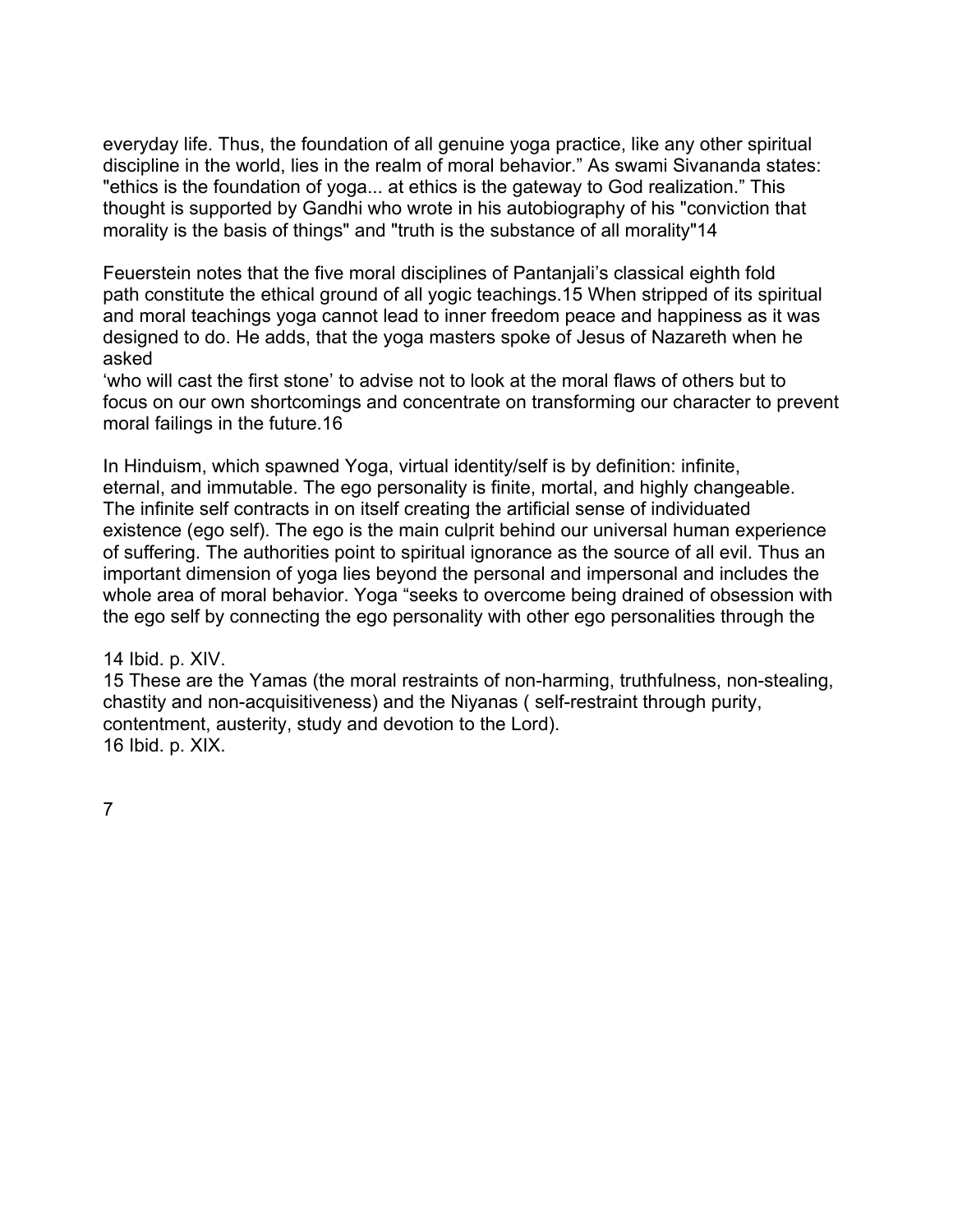common ground of virtue."17 Morality is based on the insight that all beings are vitally interconnected and they must accept a common ground at the level of social interaction. "It would seem that inner freedom and goodness go together and that a liberated master who is evil simply is an impossibility."18 Yoga holds to the principle that "Virtue or morality is the glue that holds human life together."19

The foundation of morality in yoga is that it sees interconnection between all beings and things. The law of karma or moral causation is an expression of the deep interconnectedness and orderliness of the cosmos. The ancient sages have avowed that in

order to live harmoniously human beings must structure their lives according to Universal interconnectedness and natural orderliness of life. According to Feuerstein, the ancient sages praised the value of moral life. That inherent tension between morality and the pursuit of liberation is a major theme of the Sanskrit literature of the so-called epic era as seen in the Mahabharata and Ramayana epics.20 He also notes that Buddhism places a premium on virtuous conduct and that the moral virtues were turned into actual yogic practices. Dharma is looked on as morality and virtue. "What is unique about virtue ethics is its focus on the individual, arguing that moral action flows naturally from a moral character. For good or bad, we typically act in keeping with who we are."21 Through the practice of yoga we seek to move from our egocentric nature to our actual inherently virtuous higher nature.

17 Ibid. p. 5. 18 Ibid. p. 7. 19 Ibid. p. 8. 20 Ibid. p. 26. 21 Ibid. p. 32.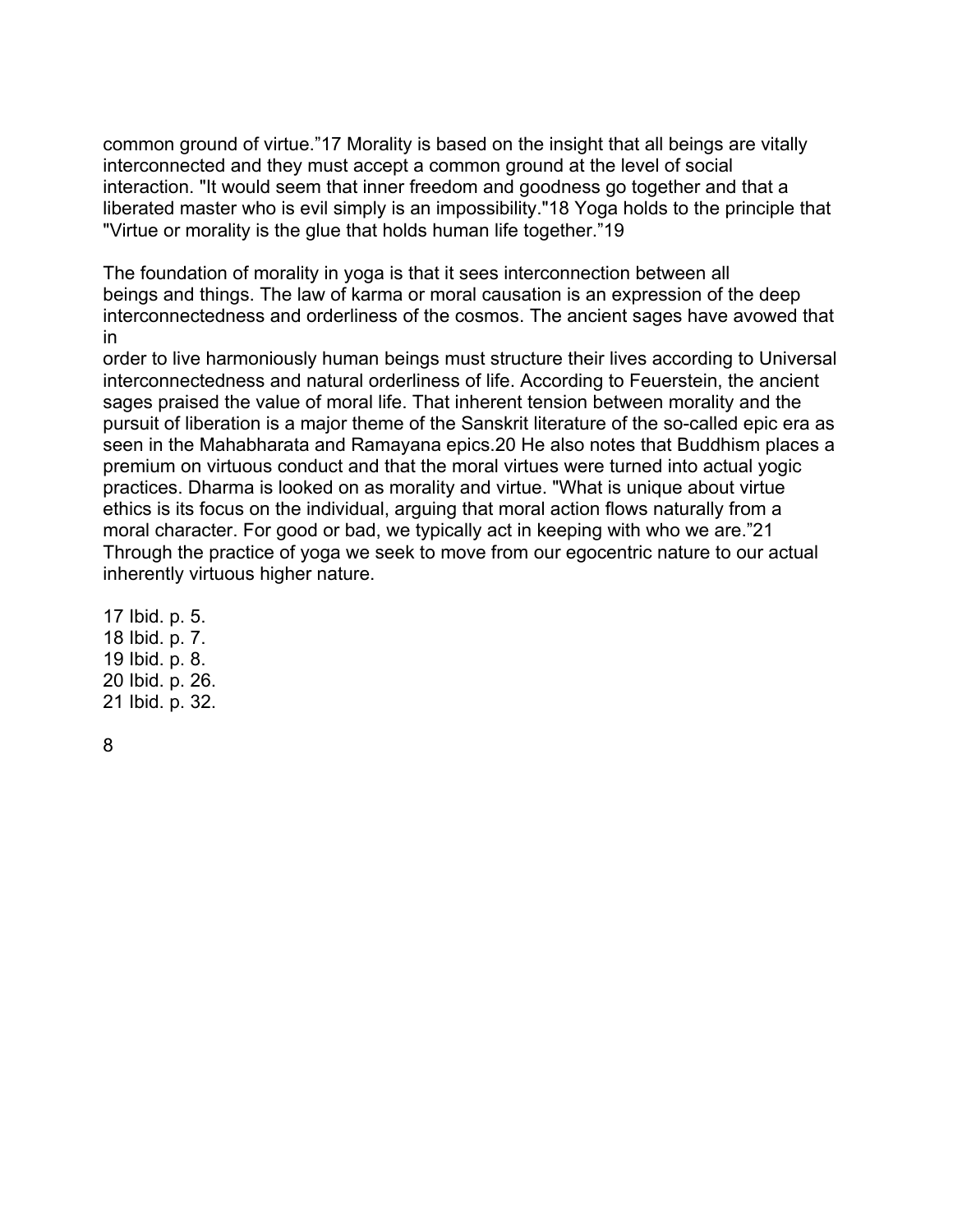## THE LINE AND THE CIRCLE.

The kabbalistic view as expressed by Gafni focuses on the relationship with the Goddess, the desire to be on the inside and fully experience the erotic, the natural world: " The erotic is not a mere synonym for the sexual, but an expression of inner passion, which sexuality mirrors but does not begin to exhaust."22 He notes that in modern Judaism we have forgotten the Goddess and that the "longing for eros is also a longing for ethos and all ethical breakdown emerges from the death of eros."23

In Kabbalistic tradition the erotic has 4 faces. The first is to be fully present on the inside to be in the flow of life "like the river that flows from Eden."24 Shechinah, the Hebrew mystical term for the indwelling feminine presence of God is no less than the erotic merged with the holy. The second face of eros, according to Gafni is the fullness of presence. It is about showing up being fully present in a conversation without necessarily losing yourself in the encounter's flow. The third face of eros is desire. I yearn therefore I am, this is sacred to the Hebrew mystic unlike his Buddhist or yogic cousins. The fourth phase of eros is the inter connectedness of being. Noting that Religion comes from the Latin root ligare, which connotes connection. Thus religion's (re-ligare,) original intent could be seen as a search for "that inner place where we could experience the essential interconnectivity of all reality."25

22 Gafni, Mordechai (Marc), On the Erotic and the Ethical in Tikkun, Vol. 18, #2, March/April, 2003, p. 34. See also Gafni, Marc, The Mystery of Love, (New York: Atria Press, 2003). 23 Ibid. p. 33. 24 Ibid. p. 34. 25 Ibid.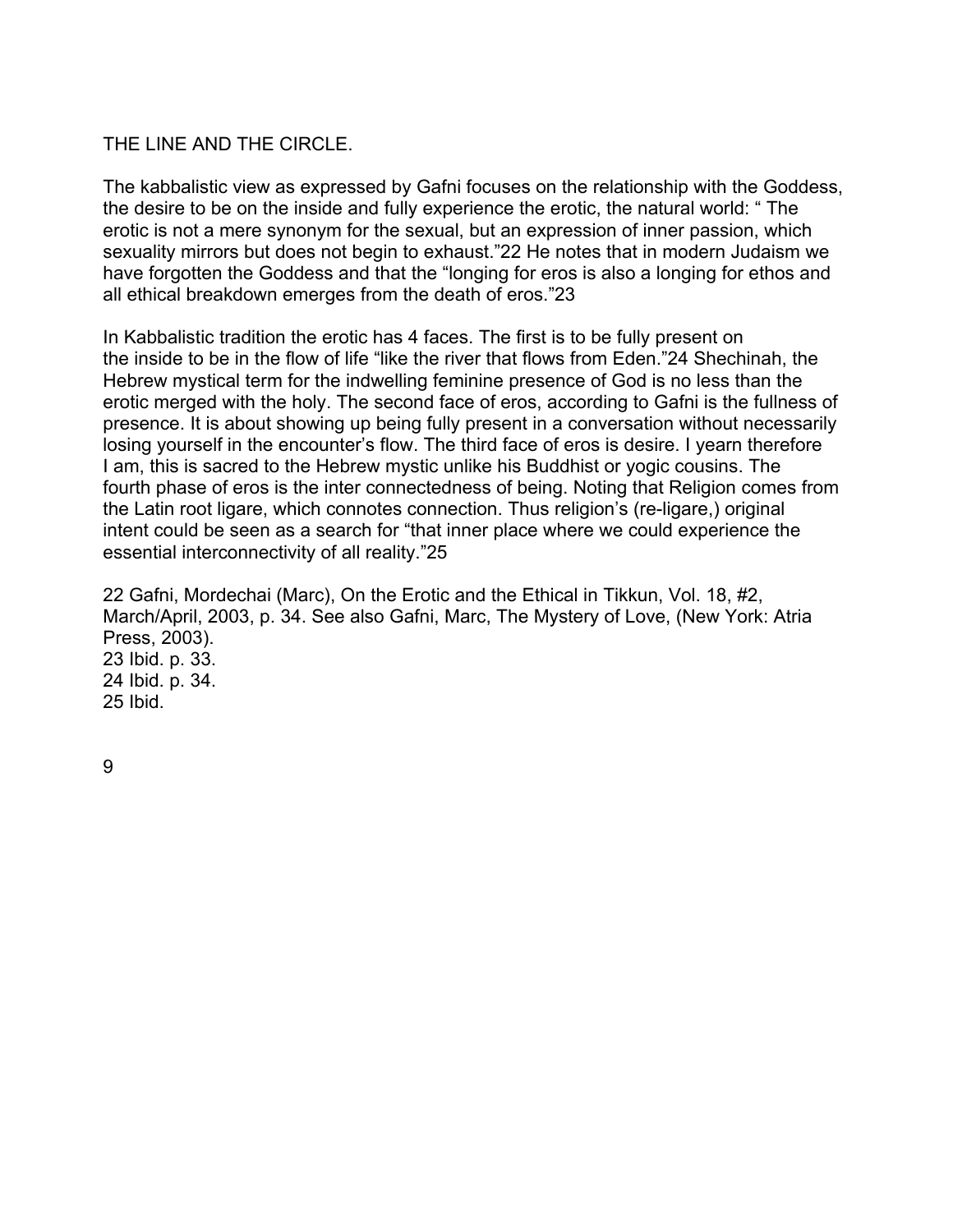"The drive towards union between the female and male is the essential

underlying force that powers the Universe," in Gafni's Kabbalistic model. Thus, the sexual union of man and woman models and participates in the more primal energetic union of Shechinah (the Divine Feminine) and Tiferet (the Divine Masculine). This integration is seen as "the essential erotic expression of a healed world."26 Gafni references the cosmic worldview of the great Hebrew mystic Isaac Luria, to whom this integration is represented by the paradigm of the masculine line and the feminine circle. The circle is defined by relatedness that surrounds and envelopes moving "round and round in a constant flow of re-newal, re-memberig and re-cognition."27 It is natural erotic and intimate. The masculine line is rigid and lacks intimacy. It is " forward moving, goal oriented, directed and focused." The lines and circles are the DNA of spiritual reality as expressed by Luria, 'Every world of world and every detail of detail in every world of world is made up of these two principles, circles and lines.'28 By intersecting the circle, the line challenges the circle consciousness. Thus as Gafni sees it, " We need to fully embrace the truth of line, then roundly challenge it with circle consciousness, only to reembrace the line from a more, Similarly, we need to rejoice in the circle, only to bisect it with the challenge of the line all in order to come back to the circle in a more balanced honest way"29. The line seen as level two rejects the level one circle only to be transcended and absorb into the level three circle, which is an evolved version of level one.

26 Ibid. 27 ibid. p. 35. 28 Ibid. and Gafni, The Mystery of Love, supra p. 188. 29 Gafni, the Mystery of Love, supra pp.189-190.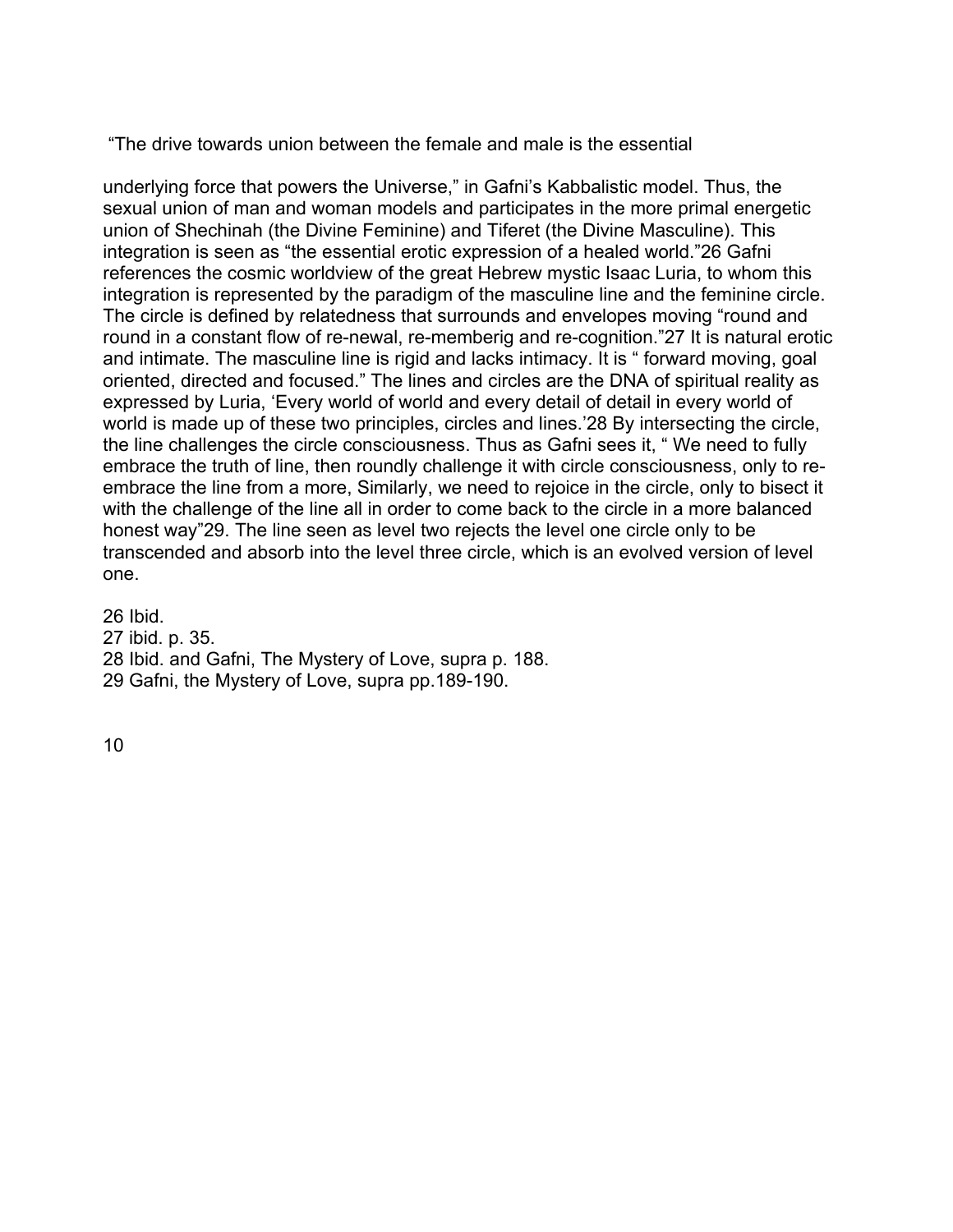Line consciousness, always moving forward with higher and lower status along the line, without the balance of circle consciousness, places tremendous focus on hierarchy. Gafni sees a current excess of line energy in the modern world, as evidence by the corporate focus on the bottom line that has the earth on the edge of unprecedented ecological disaster. The circle consciousness of Shechinah is the force that allows the human being to feel at home in the world, to be on the inside of nature. Since God is seen as being the place of the world, circle consciousness is to be in God. Symbolically this is seen as being in the womb of the goddess.

On the other hand the circle cannot stand alone. A circle not integrated with the line lacks integrity and is seen by the mystics as a primary ontological cause of evil, an empty void. The circle is by definition a closed static system. The biblical story can thus be seen as the line of evolution beginning with the story of creation, and seen in the story of the first Hebrew (ivri-the one who crossed over) Abraham, who escaped from the pagan circle consciousness and began the linear journey to God with the thrusting forward of spirit in the world. Thus, the human being participates in the evolution and healing of God by evolution of the human spirit.30

In pagan or first circle consciousness God was equated with nature. In the Biblical myth, God is not merely nature but infinitely beyond, "radically immanent, as well as transcendent." To the Hebrew mystic, humans by being created in the image of God have the means to reach beyond the natural world to the moral world. This arises because

30 Ibid. pp. 199-200.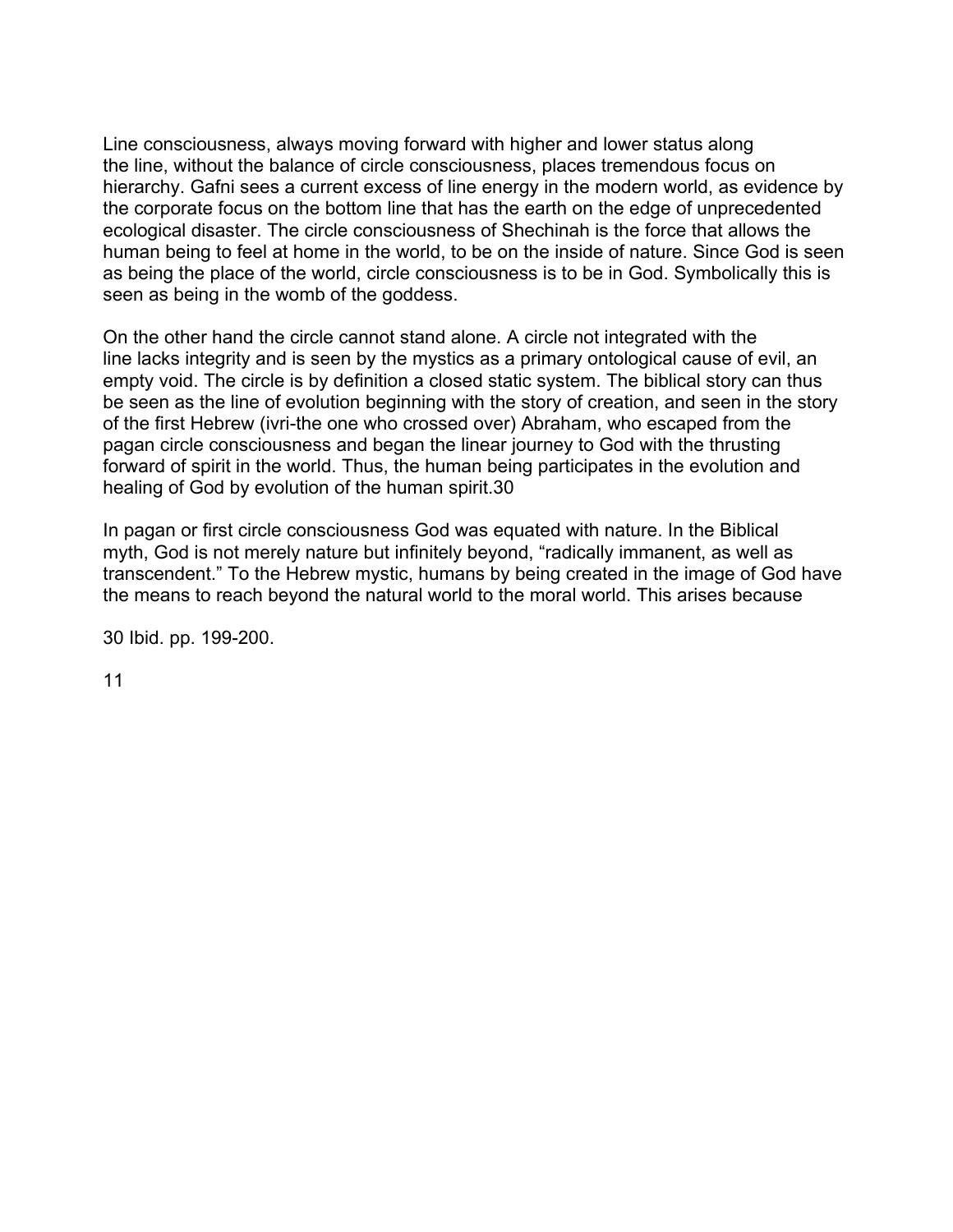God's primary demand on us is ethical behavior. Thus, it is how we treat each other not how we think about each other that matters.31

Ethical behavior is seen as requiring us to act against our primal instinctive nature, piercing the level one circlet to become response-able. To the Hebrew mystic "the most important act of love is to develop a training system for goodness." In Judaism, the belief that people were naturally good is not only wrong but destructive. "If people were naturally good, then evil would be the result of some set of external forces." Only the "control and refinement of our internal nature, the integration of the line with the circle, can bring good." Gafni finds support for this in the teachings of the prophet Jeremiah who insisted that nature was not all of God, yet he experienced with his being that God was all of nature. As Gafni states, "The goal of the prophet is integration. The erotic and ethical, the line and circle, must merge." 32

## REFLECTIONS OF DIVINE UNION IN PRACTICE

The basic concept of divine union and the relationship between feminine and masculine energy as even crept into the popular ritual within American Judaism. Today in almost any synagogue of any denomination, on Friday night after the lighting of the Shabbos candles, there is the ritual of Kaballat Shabbat (originated by 16th Century Kaballists led by Isaac Luria) whereby the coming of Shabbat is seen as the Sheckhinah, as the bride of Israel descending on the Jewish people. So at this point after the candles have been lit but before that the Barchu (the prayer that begins all services) comes the

31 Ibid. p. 203. 32 Gafni in Tikkun, supra p. 53.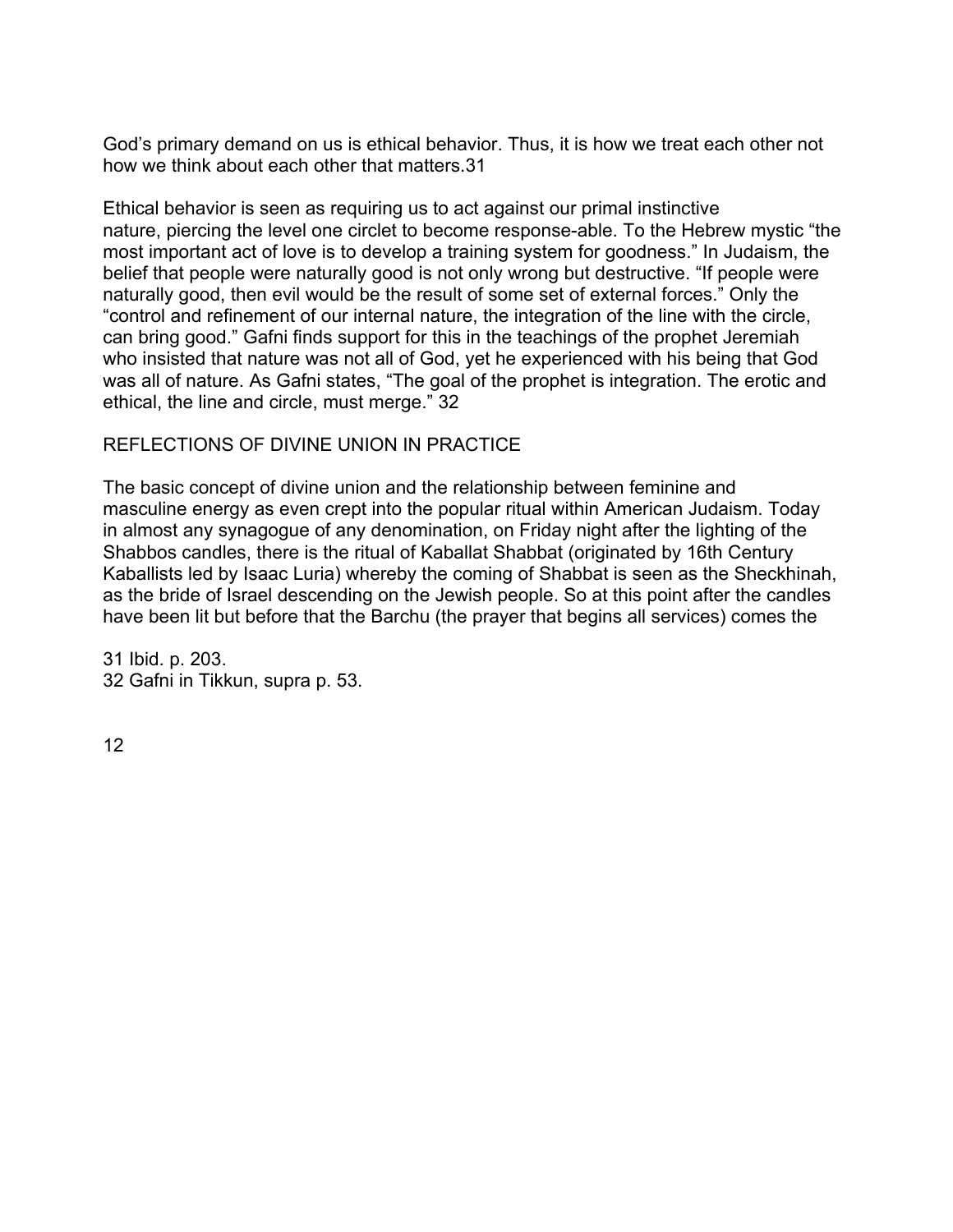ritual of welcoming the Shabbos bride with the song "L'chah Dodi" or "Come My Beloved" which has the central refrain:

L'chah Dodi Likrat Kallah P'nei Shabbat n'kabalah

Come, let us go forth and welcome the Queen, Shabbat

When this is sung in Synagogue on Friday night, the congregation stands and turns to the back, the door through which the Shabbos bride will enter.

In practice Tantra is Kundalini Yoga focused on the Cakra (energy spheres) system of the body, similar in concept but not particularity to the Sefirot. The devotional practice follows chanting hymns from Tantric literature and relates the Siva-Shatki connection as seen in a stanza from a poem by Ramprasad Sen:

Then cast me A compassionate glance----

I keep bring reborn! Your feet alone bring nectar. You are Shakti, cosmic sound, And Siva the dot in "om"

Full of nectar like the moon. Who can cleave the One Self? 33

COMPARING THE TWO SYSTEMS

The technologies discussed here share the common goal of Encountering God (Kabbalah)/Spiritual Integration (Tantra) through the divine intercourse of masculine and feminine energy. The first difference that one sees is that in Kabbalah the masculine line is the active partner intersecting the passive circle of natural consciousness that precedes

33 McDermott, Rachel Fell, Singing to the Goddess: Poems to Kali and Uma from Bengal, ( New York: Oxford University Press, 2001), 105.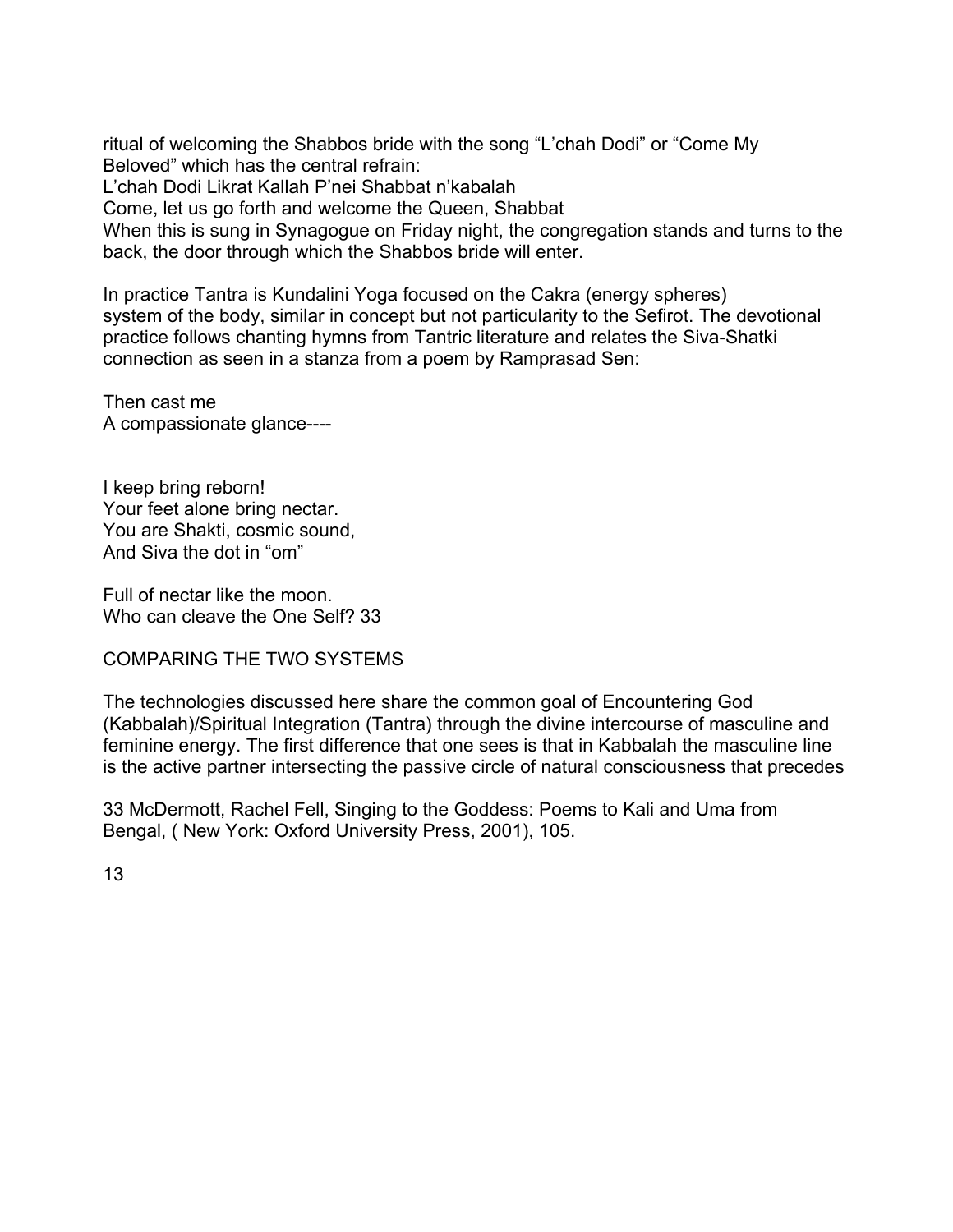it. In Tantra, the active feminine energy of the creative Shakti is seen as rising into the passive pre-existing masculine consciousness of Shiva. Yet, in both technologies the feminine circle is seen as a closed system. Feuerstein sees analogy in the resulting cosmic

union of polarities to a hologram 'that yields one image when viewed from a certain angle and another image when viewed differently."34Gafni sees it more as continuous action, circle meets line and a new circle emerges, again and again. Regardless, both systems see this unity expressed by human sexuality, which is actually transcendent and asexual.

On the issue of ethics and morality there is an operative difference. To the Yogi ethics is foundational and to some extent detached from the technology itself; to the Kabbalist it is the active action of the evolutionary line of mankind. In either case the problem, as Feuerstein notes, is defining morality from culture to culture.35 As I see it this is the real battleground of humanity. Almost all religions consider their ethics/morality to be a core principle and Universal. To that extent these mystical system play a significant role by showing the more rationalistic religious groups of the world that a fixed sense of morality rooted in an egocentric nature is self defeating and leads only to disconnection and conflict. The goal is spiritual integration of Divinity not religious claims of unique and superior knowledge.

The most significant difference between the two systems arises from Tantra's emphasis on the personal nature of the practice that requires a withdrawal from the natural world through meditation and ascetics36 and the Kabbalah's emphasis on the

34 Feuerstein, Tantra, supra p. 80. 35 Feuerstein, Yoga Morality, supra p.17. 36 Ibid. P.1.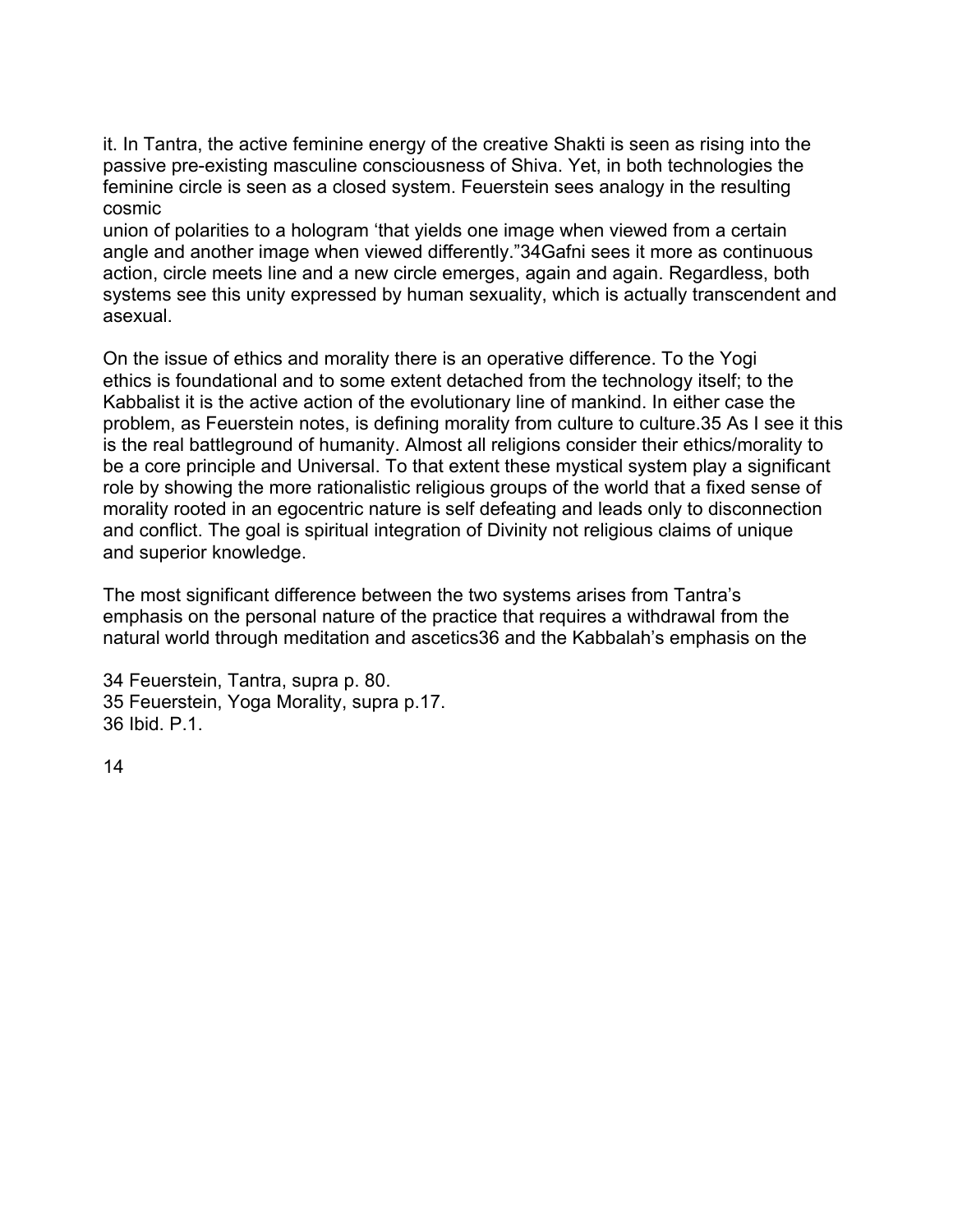active role of desire to engage the natural world consciousness; both toward the goal of divine integration. The yogic path in its ultimate manifestation requires a level of detachment that essentially requires a monkish lifestyle that rejects engagement in our conflicted world for success. I say to the yogis to engage is to be human. The danger in the yogic path comes from being so focused on the higher realms that one lives without the grounding effect of ego to earth and all of humanity. To the Jew, I say the danger is in the drama that occurs from becoming overly ego involved, which is a prime cause of suffering. Yoga teaches the value of detaching from the creation of drama for sake of ego to allow equanimity when we engage our inherently dramatic world.

## A CAVEAT AND CAUTIONARY TALE

 A fundamental element in the Kabballistic concept of the divine direction of the worlds is "the continual tension that exists in the life of the Godhead, in the activity of the lower realms, and in the way in which the world is control. The whole of existence is subject to the extreme tension of direct opposites: the leniency of love or mercy and the harshness of judgment, virtues and vices, good and evil, God and 'the other side.' "37 As such mankind is both individually and collectively responsible for maintaining the balance between Love and Judgment which is Mercy. " Herein lies the tremendous responsibility of mankind, for it is man that has the wherewithal to harmonize the opposing powers and to affect a balance between them. "38

37 Tishby, Isiah, The Wisdom of the Zohar: An Anthology of Texts, Vol. 1 ( Portland, OR: The Littman Library of Jewish Civilization, 1989, 1991, 2002.) 426, 38 Ibid. 428.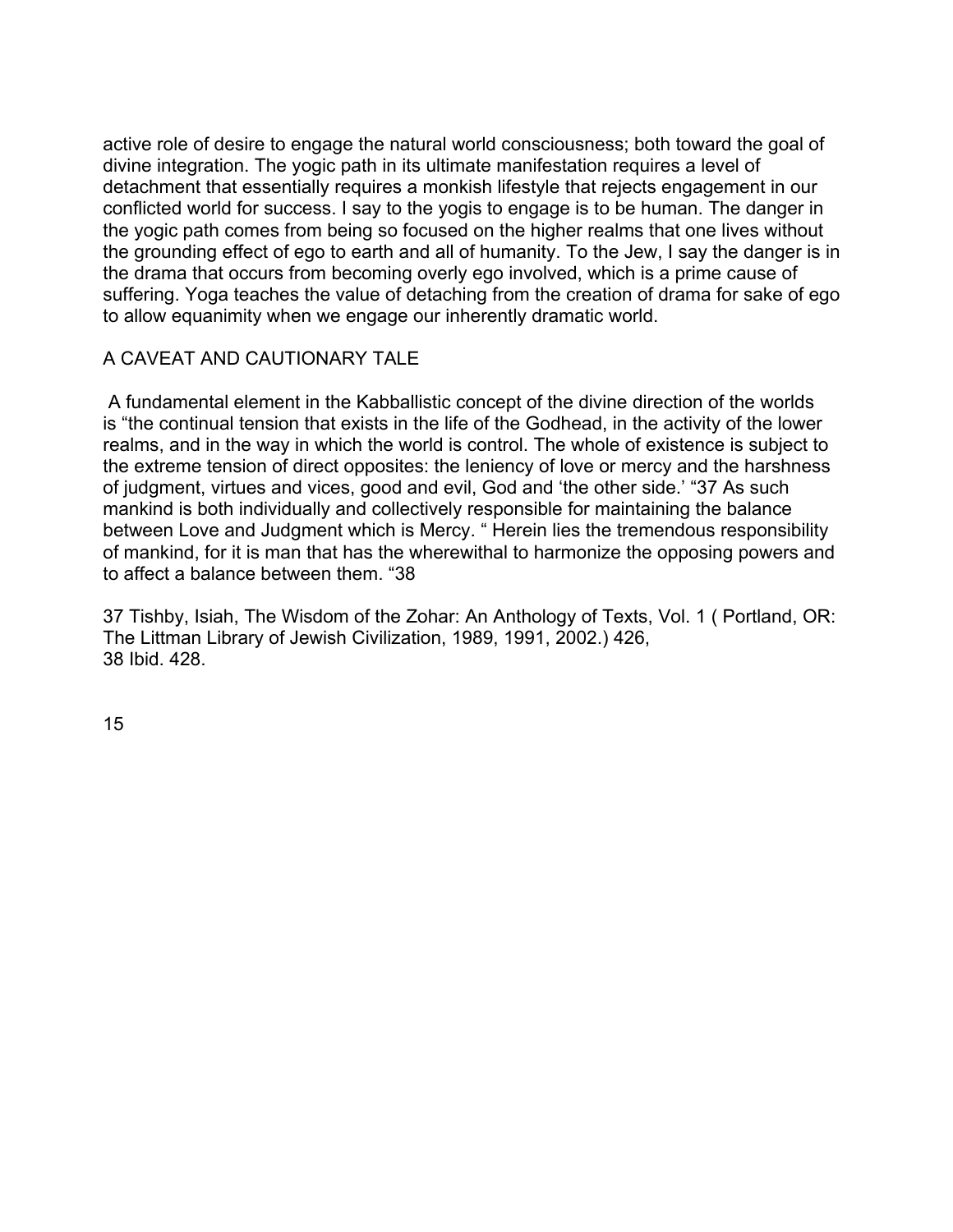Thus I must issue a caveat regarding this article where knowledge and actions have collided. One of the authors I engaged in this comparison, Mordechai aka Marc Gafni, is a somewhat controversial figure in Jewish academic and religious circles. Gafni was educated in a modern Orthodox Judaism in New York yeshivas and later ordained as a modern Orthodox rabbi in Israel by Rabbi Shlomo Rivkin.l. Rabbi Zalman Schachter Shalomi, considered the father of the Jewish renewal movement, also at one time granted him ordination. He later became known as a charismatic rabbi and leader of a community known as the Bayit Chadash spiritual center in Jaffa.

 In 2004, Gafni was accused of sex with a minor, which allegedly occurred in the early 1980s when he was living in Queens New York, married to his first wife, and leader of a group known as the Jewish Public School Youth (JPSY). The girl who came forward in 2004 was 13 at the time of the incident; Gafni was 19. Gafni has been quoted in response to the allegations, "I was a stupid kid and we were in love. She was 14 going on 35, and I never forced her."39 He was also accused by another JPSY student who was 16 when Gafni, then 25, allegedly sexually abused her twice. In 2006, women members of Bayit Chadash accused Gafni of sexual impropriety and harassment. Gafni denies these allegations, which were reported to the police. When the other hand, Gafni quickly left Israel. On hearing that Rabbi Rifkin was considering revoking his S'micha (the Jewish term for ordination); Gafni returned it by letter and left the rabbinate, reappearing in Utah as a self described " cutting edge spiritual teacher, television personality, mediator,

39 Rosenblatt, Gary, The Jewish Week, September 24, 2004.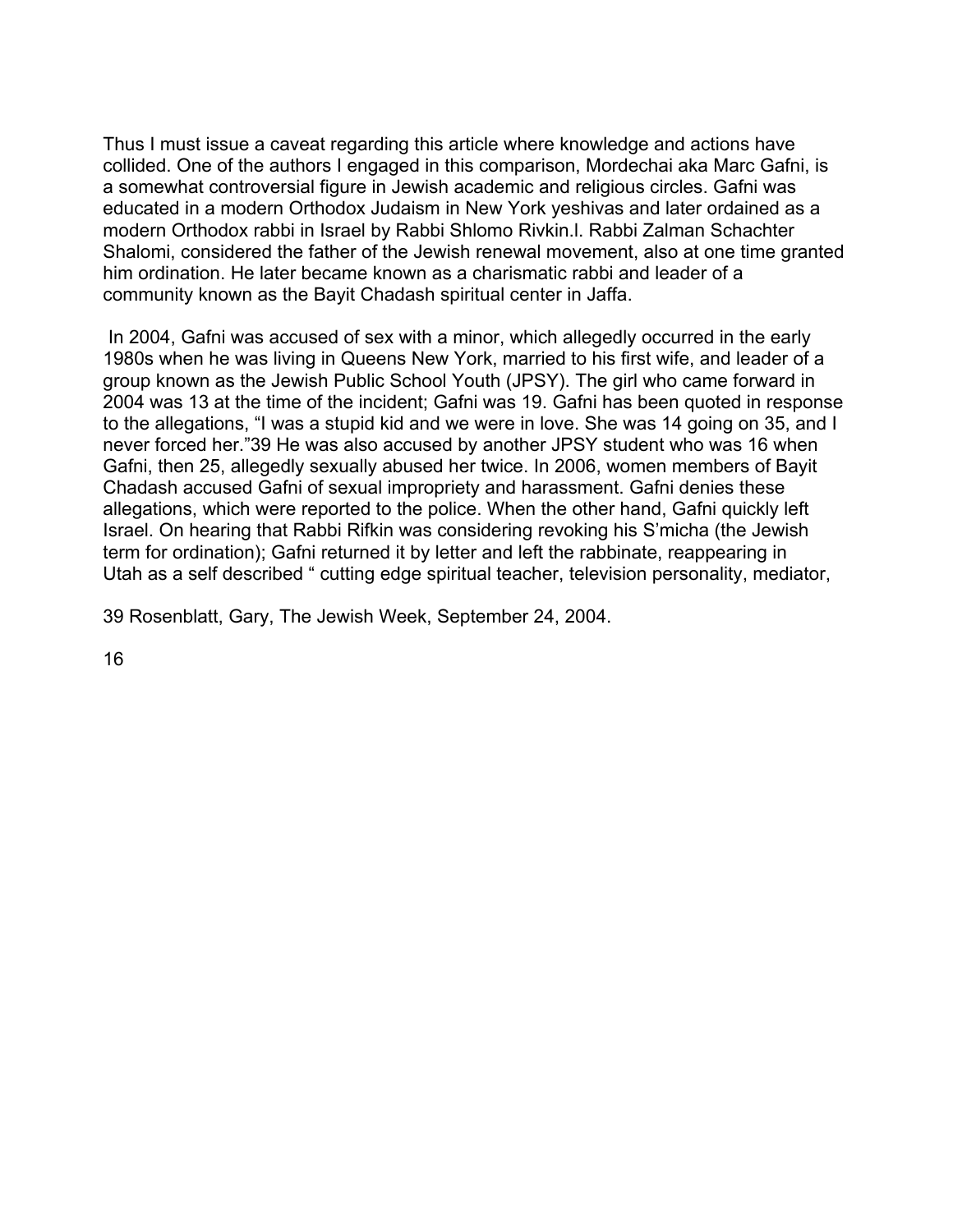corporate consultant, iconoclast, and gentle provocateur."40 Rabbi Schacter Shalomi with drew his S'micha stating:

What I can say at this time is that I'm in mourning, in some form of Shiv'ah, I'm grieving like one bereaved for an ideal that I held in my mind of a genius, though erratic, but ultimately at the service of the values he claimed for himself. This image has been shattered.41

 In personal conversations with various Jewish academics and religious figures and when reviewing what is an ongoing conversation on the Internet, it appears that there are differing views regarding Gafni. Some still see his scholarship as worthy yet question his personal ethics. Others basically have shunned Gafni and with it dismissed his academic works and is on scholarly, although this appears more to be based on his morally questionable conduct than his academic worthiness.

 In these actions, it appears that Marc Gafni has failed to act in accordance with his own teachings with respect to the relationship of divine union and the role of ethics/morality. He has brought the energies of judgment upon himself and to a great extent lost the love of the Jewish community. It is yet to be seen whether he will be able to embrace the energies of love and find mercy from the community that has rejected him.

#### PERSONAL CONCLUSION

Reflecting on my own life in light of these two at times confluent and at times opposing systems, I realize that I first learned detachment in a very instinctive way at the age of nine. I grew up in a in the somewhat enclosed dramatic environment, peopled by an

#### 40 marcgafni.com/?page\_id=3&lan=english

41 Jewishsurvivorsblogspot/2006/05/Zalman-schacter-shlomi-statement-on.html posted on May 27, 2006.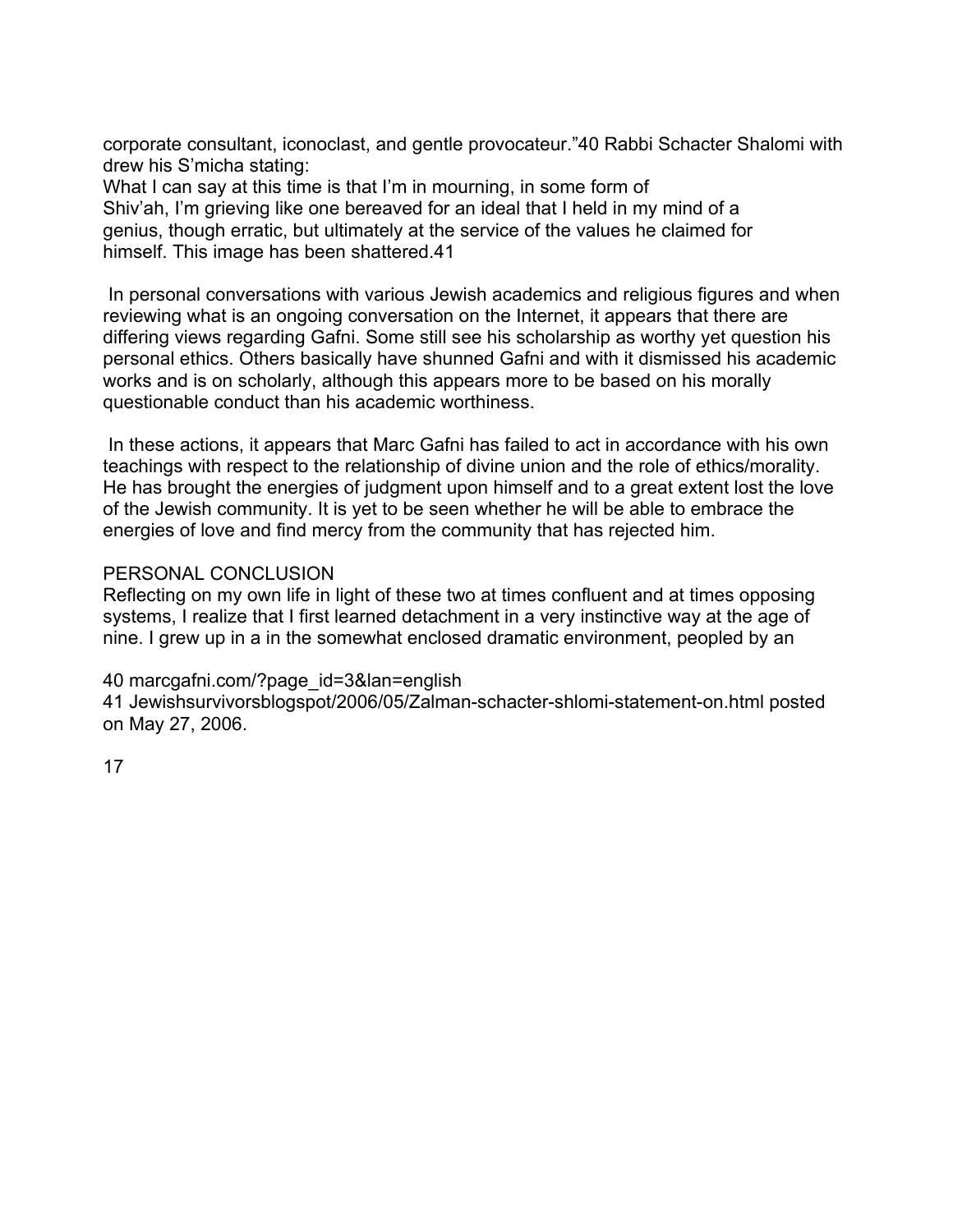erratic mother and put upon father; the late in life parents of a bright and somewhat hyperactive child in a one-bedroom apartment. It was at nine that I first realized that whether my mom praised me or cursed me had nothing to do with my behavior and everything to do with her mood. And with that realization I began to detach emotionally from my mother's actions and words, without detaching from her being my mother or my inherent love for my mother. This I knew was necessary for my very survival. Thankfully my father and my nature kept me occupied in the real world, or the shared reality as I like to call it, and eventually I detached at the age of 17 from the insular life of Mt. Vernon, NY and summers in the cheap part of the Catskills to the University of Southern California in what was then seen as the land of milk and honey, Los Angeles.

For me this level of detachment came at the cost of any true adult relationship with my father, who let me go so far away and protected me from having to deal with a different level of detachment; that being my mother's increasing detachment from the shared reality. And that is what I am talking about above when I caution against excessive detachment because my own experience has been that so many seekers, particularly those

attracted to Indic and Eastern paths, are overly focused on detaching from the shared reality that they attempt to live with their feet off the ground until it all crashes down.

 I've also come to realize just now that the desire to engage in the world that is so central to the theme of the circle and the arrow. It is what led me to be matriculating at Loyola Marymount University as a graduate student in comparative theology. A little background to explain; I retired from the practice of law in 1998 due to long term effects